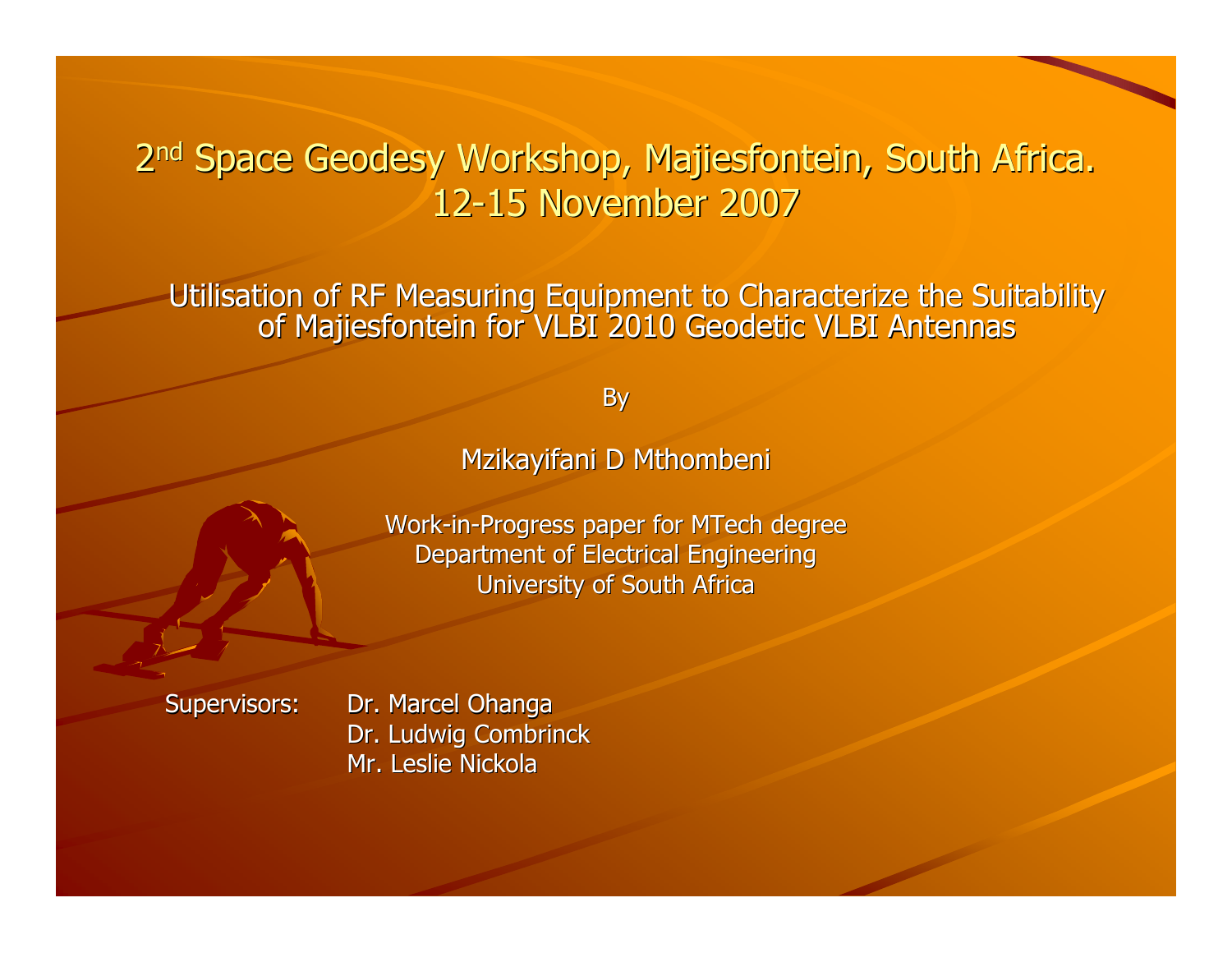The aims and objectives of this research are:

- Evaluating the suitability of Majiestfontein as a possible site for new space geodesy observatory.
- Research and publication of results.
- **Establishing a dedicated site for Geodesy, The only 4**  geodesy site in Africa at HartRAO is currently using the following techniques for observation and monitoring, VLBI, SLR and GPS.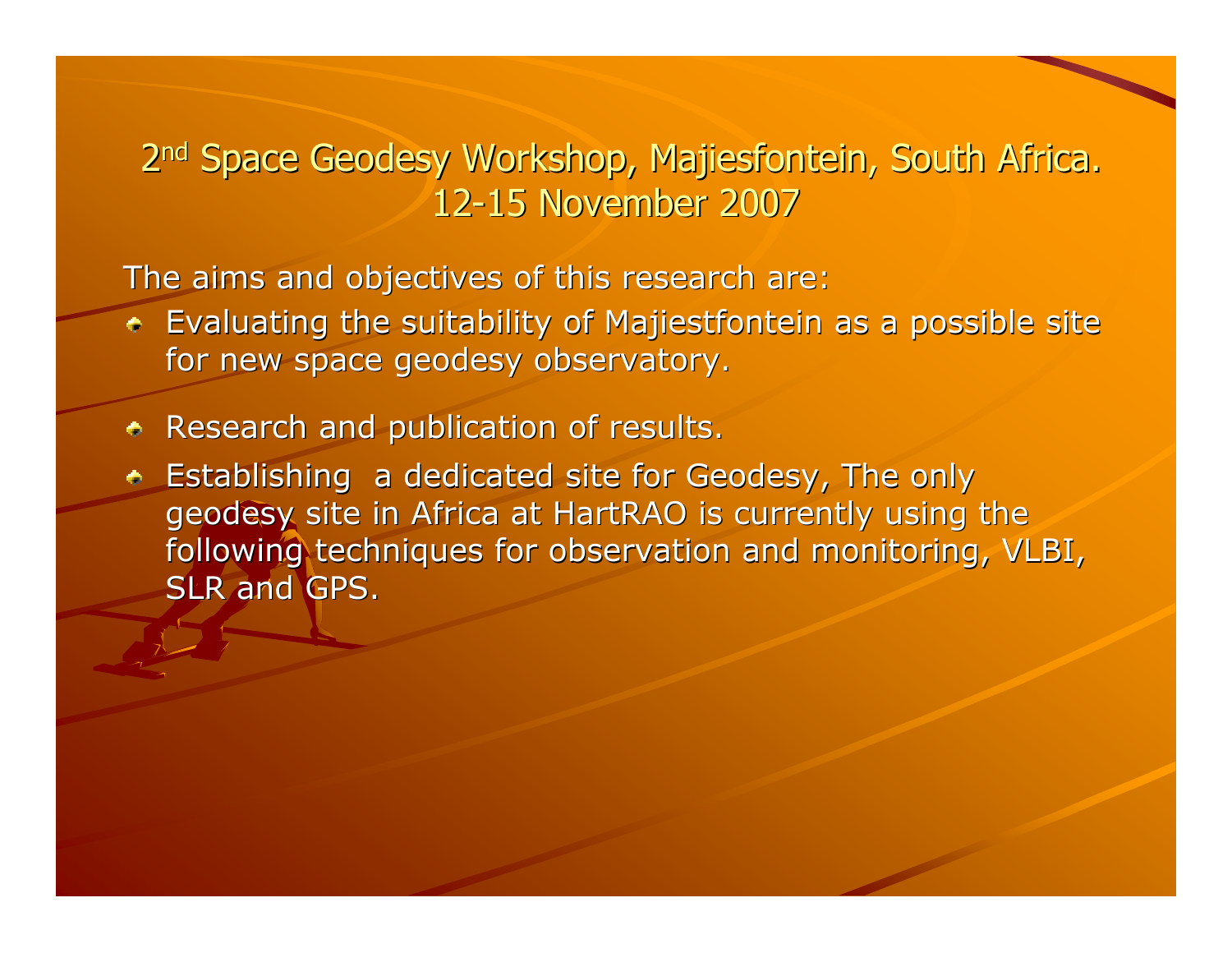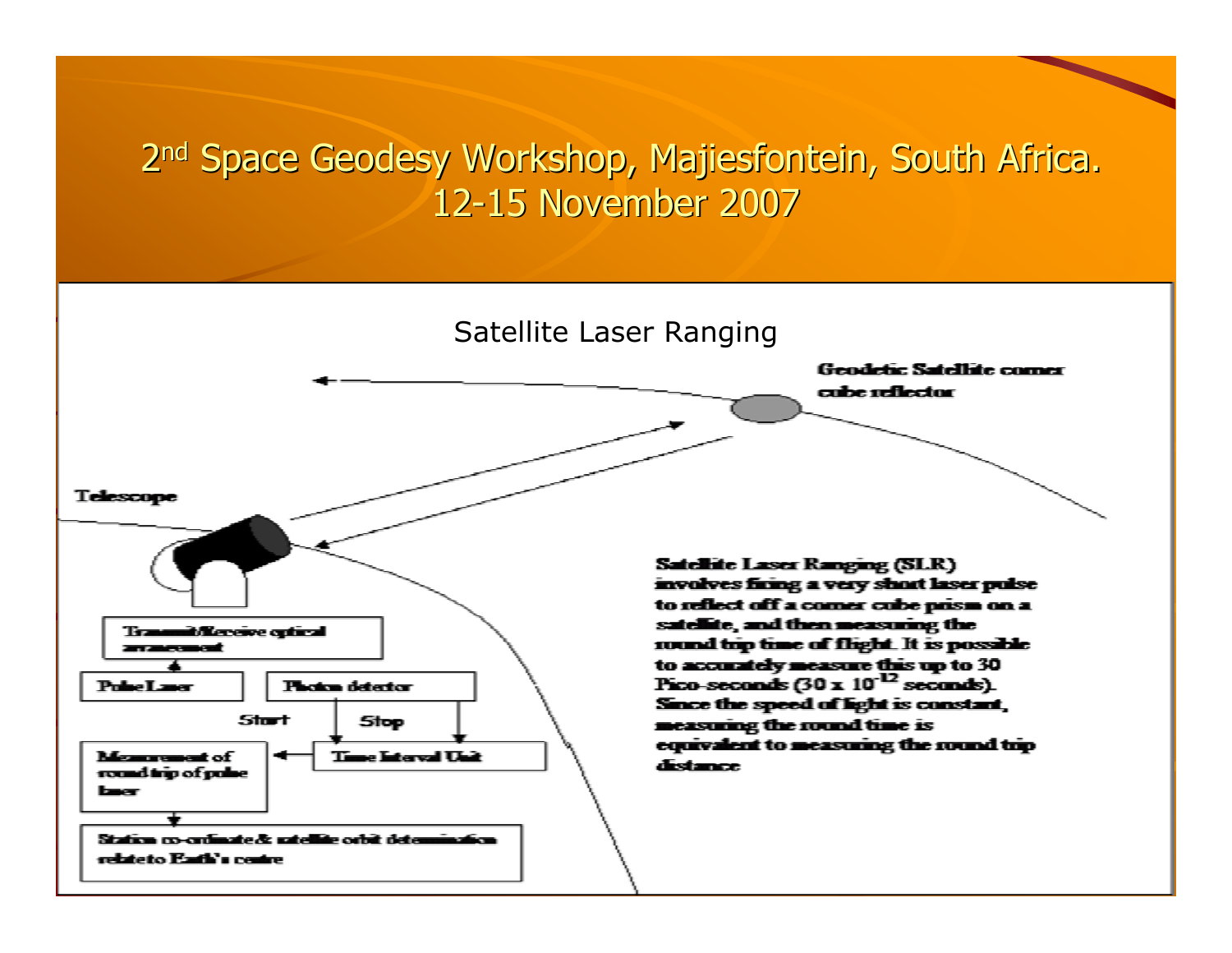#### Geodetic VLBI $\blacklozenge$

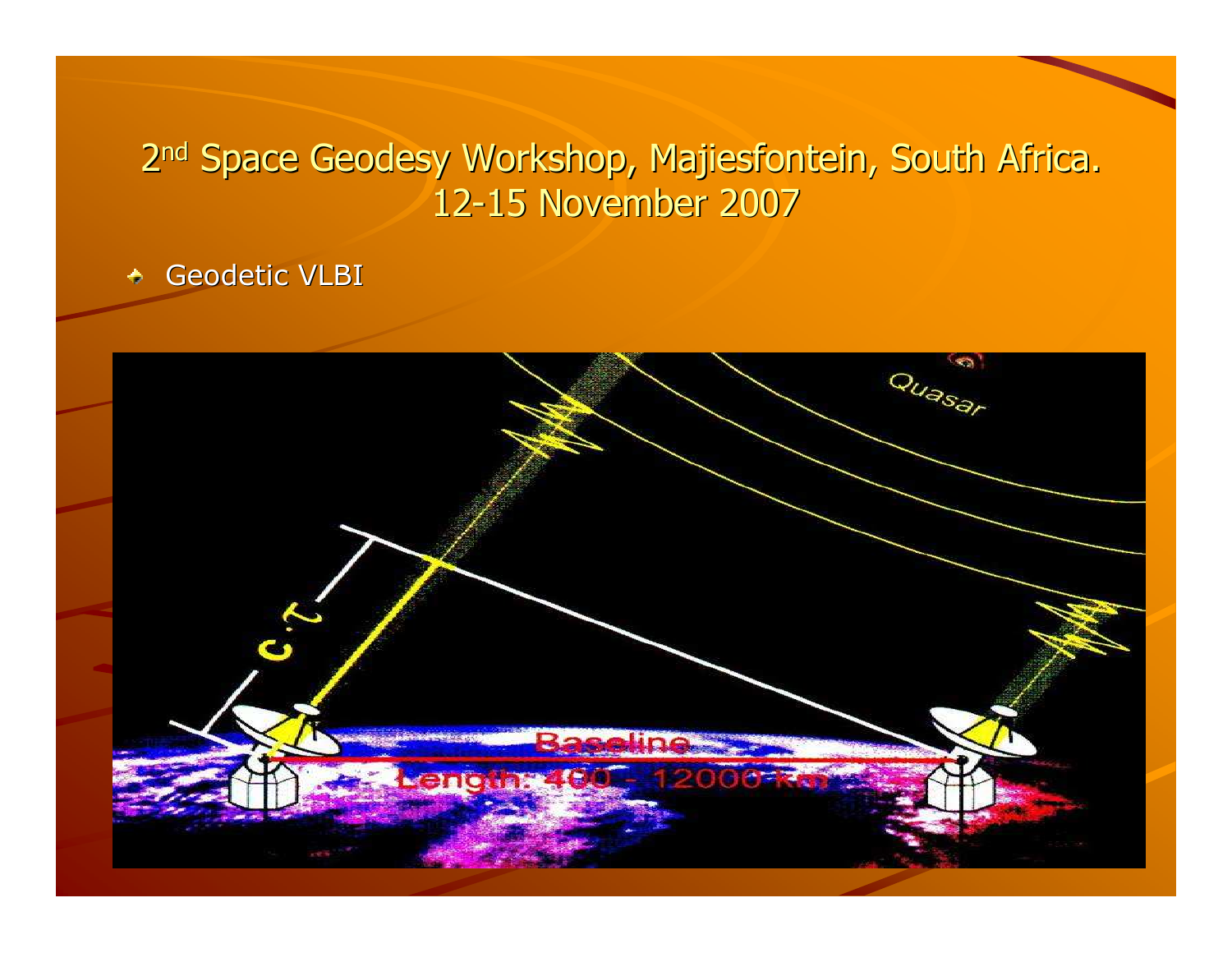- **Trailer housing RFI system**
- Radio Frequency Interference Measuring System
- A compact system that has<br>been developed for<br>performing RFI measurements at remote sites. This system covers a<br>0.5- to 18-GHz freguency - to 18<br>de <sup>The</sup> 0.5- to 18-GHz frequency<br>range.There has been<br>equipment that has been<br>made at HartRao, primarily<br>for SKA project.
	- This RFI measuring system is<br>made up of an antenna, a set<br>of low-noise amplifiers and a spectrum analyzer.

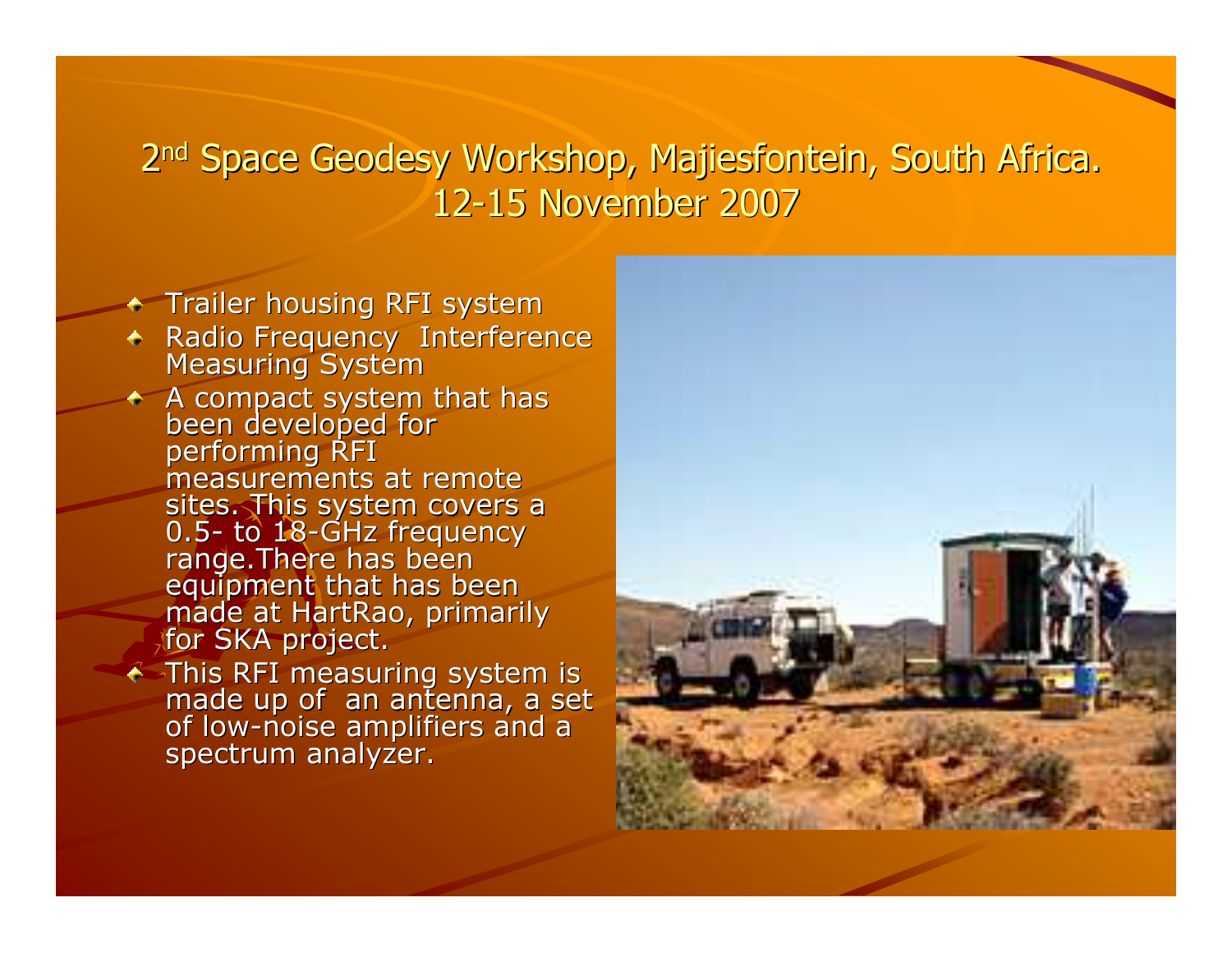Rotator Assembly for Insertion into Clark mast



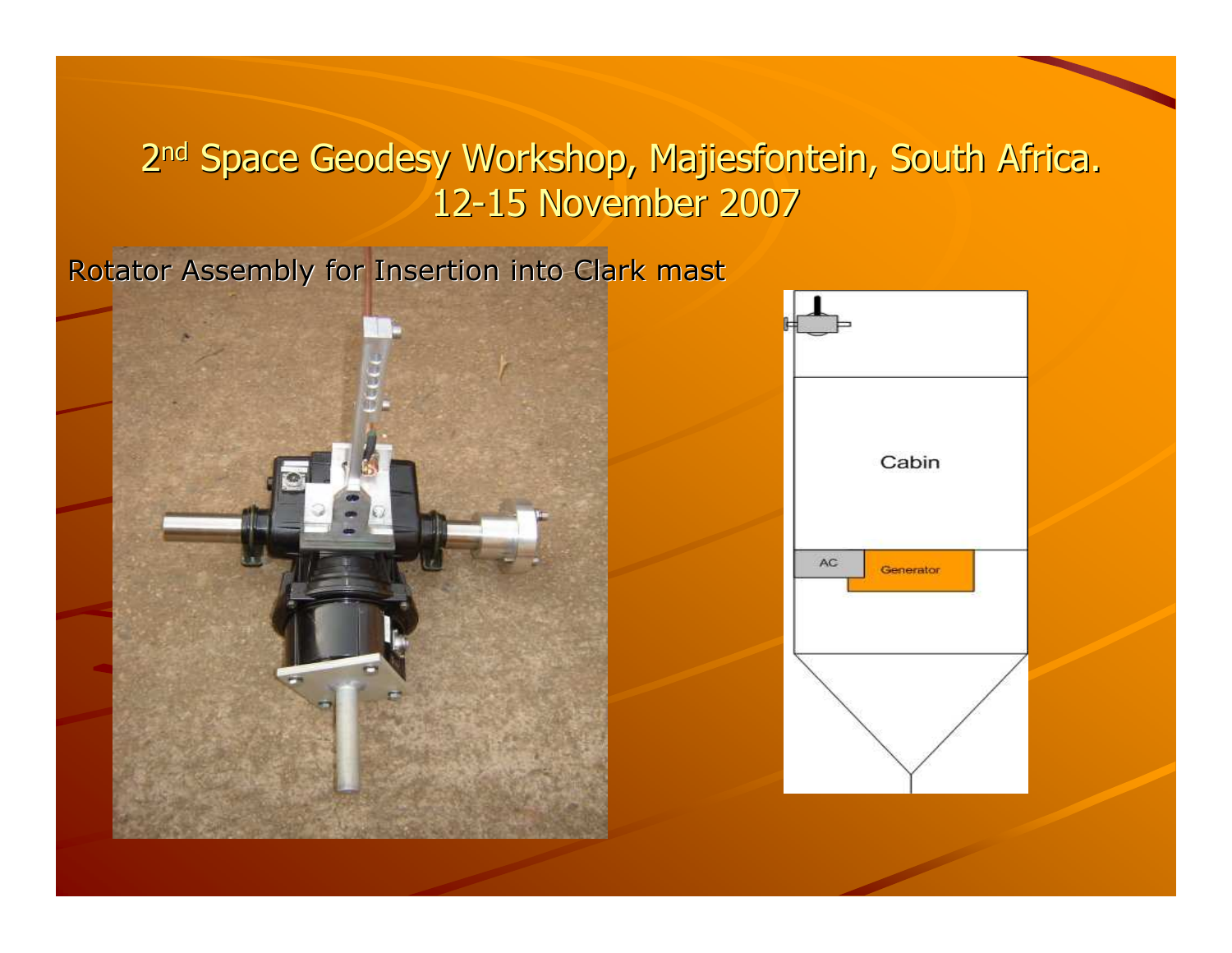Sliding RF assembly into position with sunshield facing downwards

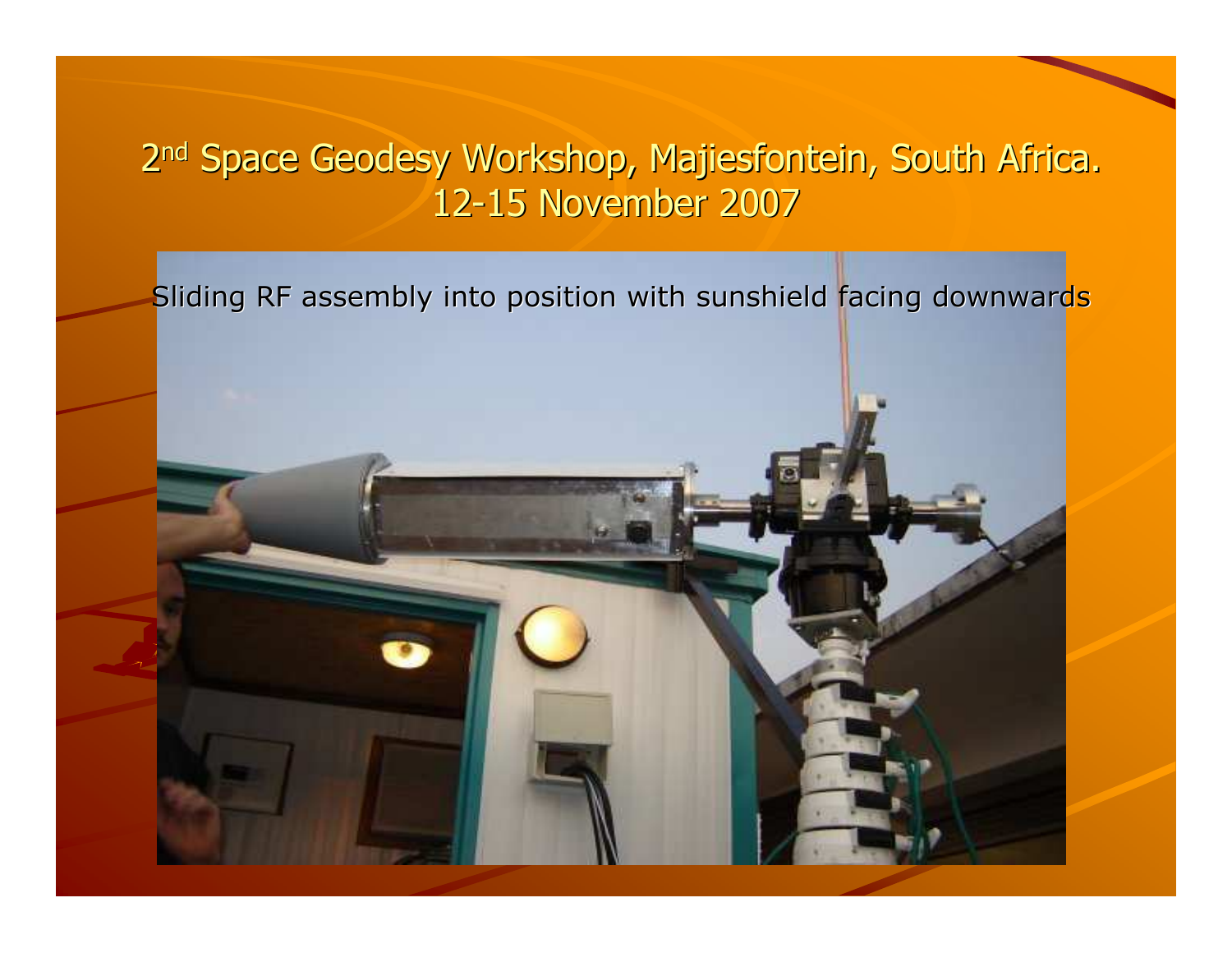Complete antenna assembly



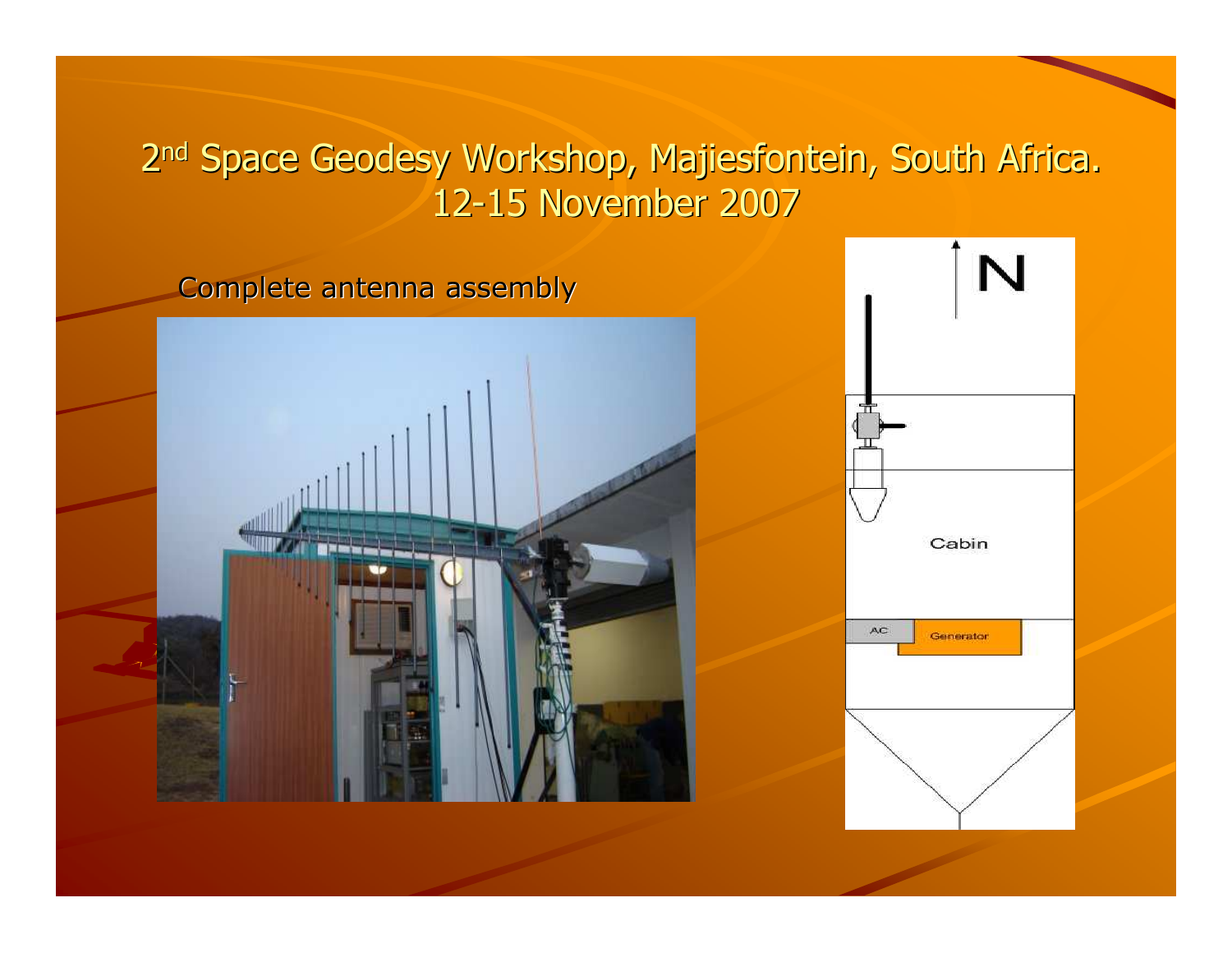Measurement will done through in-house RFI measurementprogramme.

RFI System Integrity Check Programme

| SystemIntegretyCheckProgram.vi Front Panel                                                  |                                                                                 |                                                         | $ \Box$ $\times$      |
|---------------------------------------------------------------------------------------------|---------------------------------------------------------------------------------|---------------------------------------------------------|-----------------------|
| File Edit Operate Tools Browse Window Help<br>哈<br>13pt Application Font<br><b>SALE</b>     |                                                                                 |                                                         | $\sqrt{2}$<br>$3 +$   |
| Configuration<br><b>Measurements</b>                                                        |                                                                                 |                                                         |                       |
|                                                                                             | Noise Diode Frequency Spectrum                                                  | $\sim$                                                  |                       |
| Current Measurement<br> 0                                                                   | $-85.8 - m$<br>$-85.9 -$                                                        |                                                         |                       |
| Spectrum Analyzer                                                                           | $-86-$<br>$-86.1 -$                                                             |                                                         |                       |
| Start Freq [MHz]<br>Stop Freq [MHz]<br>2000<br>1723<br>Resolution BW [kHz]<br>Video BW [Hz] | $-86.2-$<br>$-86.3-$                                                            |                                                         |                       |
| 0<br>$\overline{a}$<br>Sweep Time [sec]<br>o                                                | $\overline{9}$ -86.4 -<br>$\overline{9}$ -86.5 -<br>$-86.5 -$<br>홍<br>요 -86.6 - |                                                         |                       |
| RF System                                                                                   | $-86.7-$<br>$-86.8-$                                                            |                                                         |                       |
| RF Band Status                                                                              | $-86.9-$<br>$-87 -$                                                             |                                                         |                       |
| System Calibration<br>Noise Diode                                                           | $-87.1 -$<br>$-87.2 -$<br>3500<br>2500<br>3000<br>2000                          | 5000<br>4000<br>4500<br>5500<br>6000<br>Frequency [GHz] |                       |
|                                                                                             | Current Sub-Scan<br>$\overline{p}$                                              | Total Sub-Scans<br>o                                    |                       |
| $\blacksquare$                                                                              |                                                                                 |                                                         | $\blacktriangleright$ |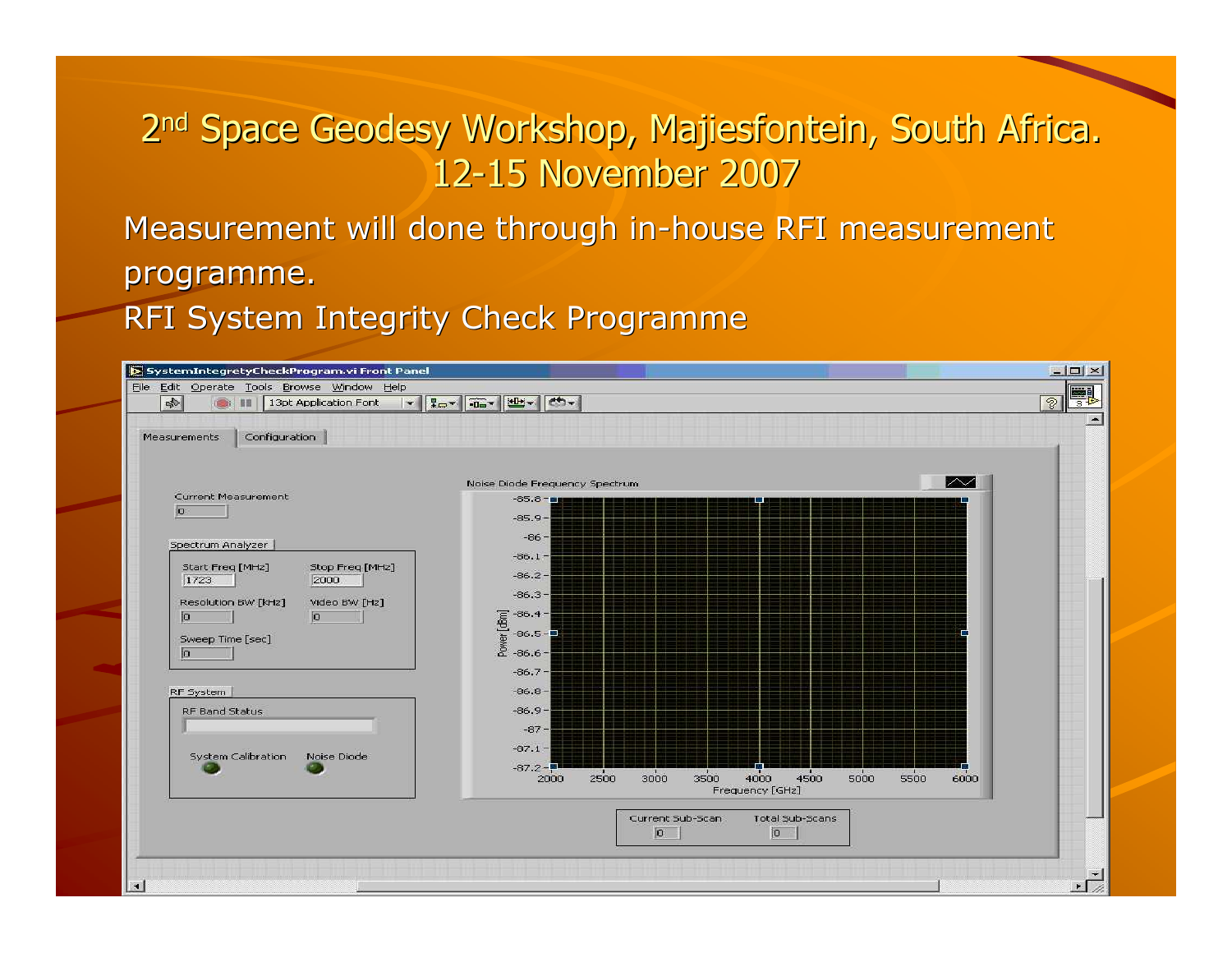Envisaged Interference Signals

- These are the inference signals that might affect the operation of the equipment:
- Licenced Transmission Towers i.e Vodacom, MTN & Cell C
- Powerlines
- Cellular Phones
- Microwave ovens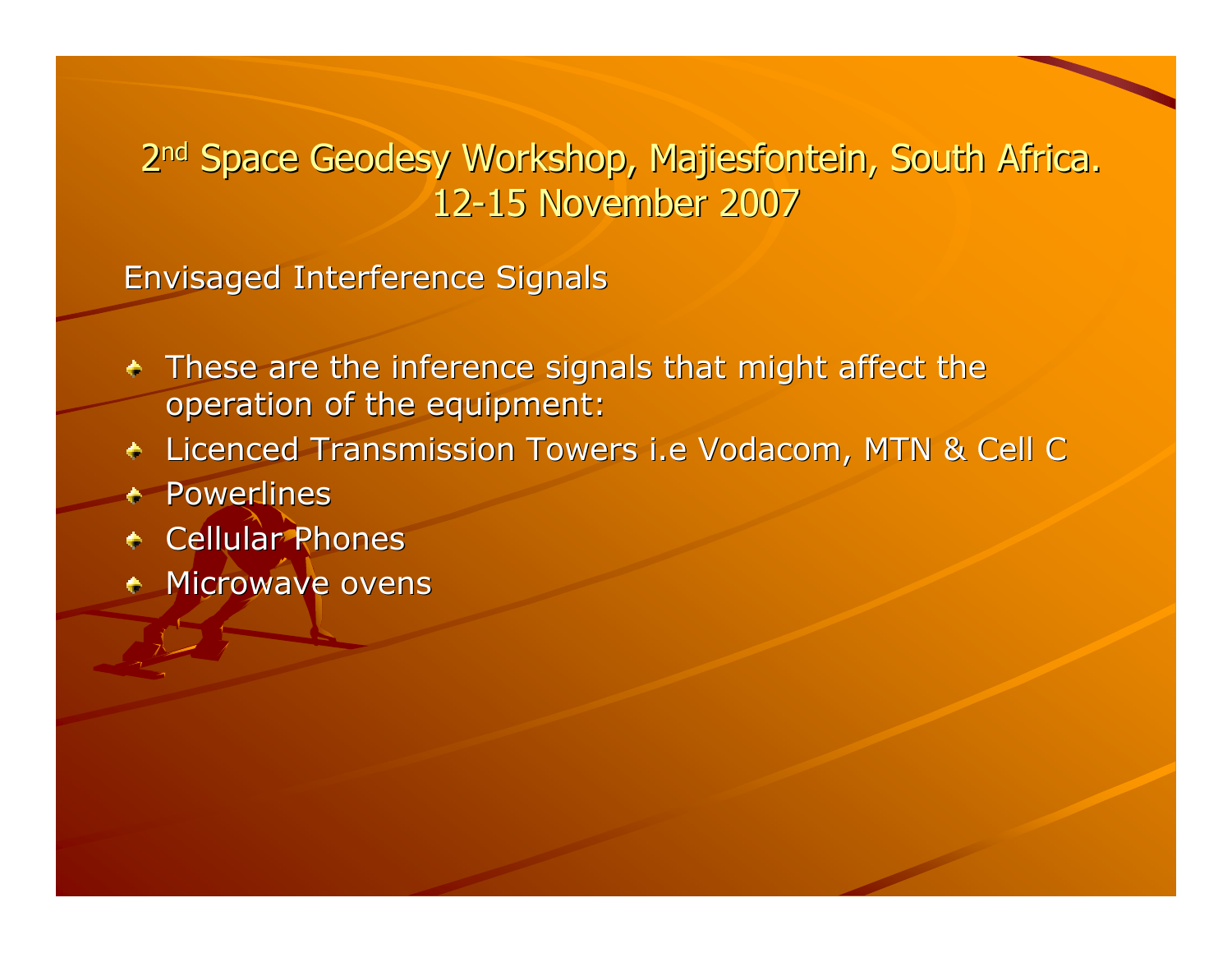The following programme of action will be followed:

1. Literature Review 2. Measurements at Majiesfontein 3. Analysis and Interpretation of Measurements4. Recommendations based on findings5. Conclusion of Project